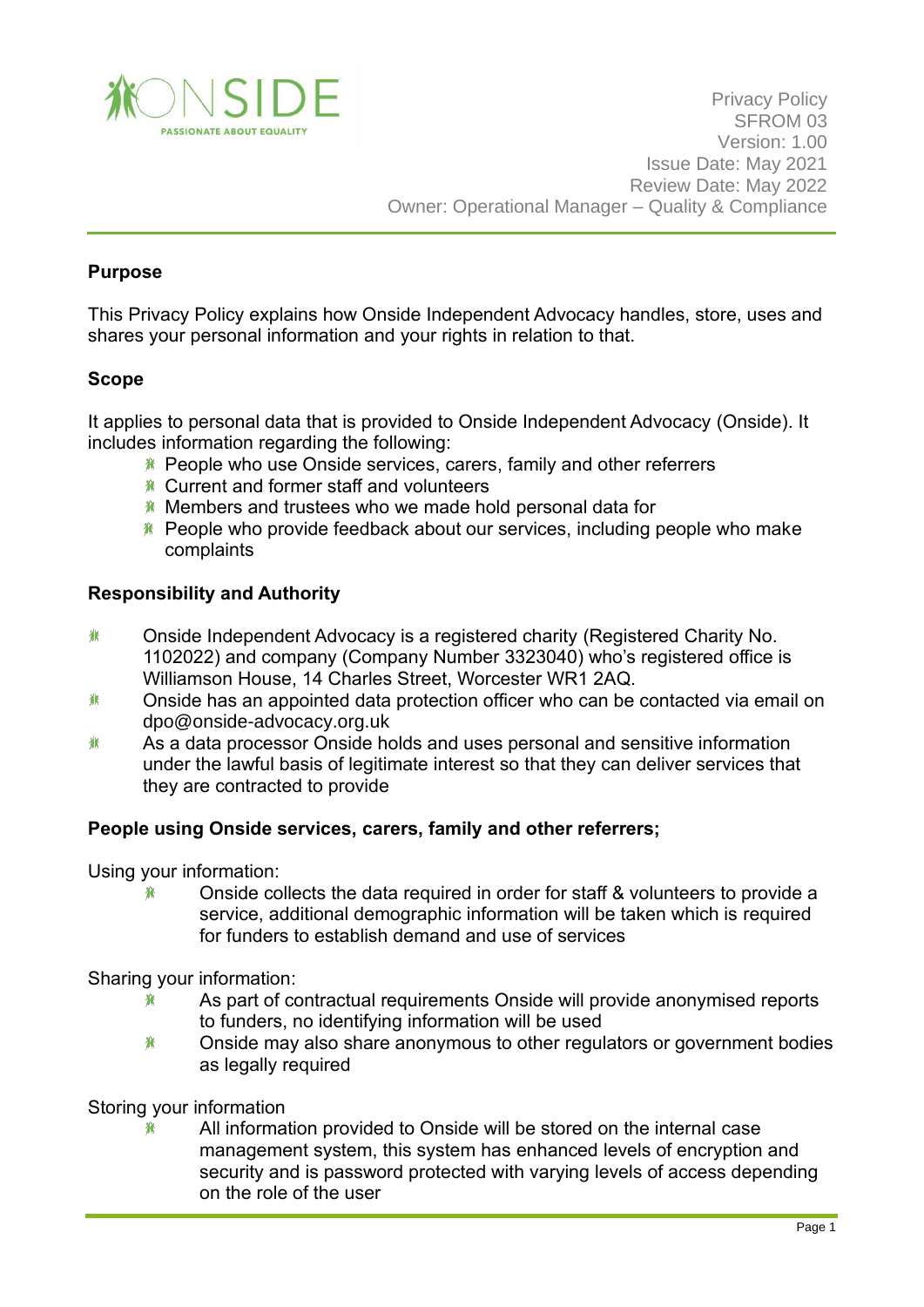

賽 Information will be stored on the case management for 7 years, in line with contractual requirements, at which point the information will be permanently deleted

Rights regarding your information:

You have the following rights under data protection legislation to your personal information:

- to know what information Onside holds about you ('right to be informed') 賽
- 賽 to request access to or a copy of the information Onside holds about you ('right of access')
- 賽 to have your data corrected if it is inaccurate ('right to rectification')
- to have your data erased where Onside does not have an overriding legal 眷 obligation or reason to retain it ('right to erasure')
- 兼 to prevent your data being used, if you have contested and are pending resolution in relation to its lawful use, accuracy or impact of your rights, or require that it is retained in relation to a legal claim ('right to restriction of processing')
- 兼 to object to its use, including opting out of receiving marketing such as our newsletter ('right to object')
- to request that we pass data about yourself that you provided us to another 賽 organisation on your behalf ('right to data portability')

Where did we get your information from?

- 賽 Most of our information is given to us by you
- 賽 Some of it may be given by the person who completed a referral form to Onside on your behalf
- 賽 We may also be sent information by people from other agencies and organisations, like your Social Worker, Housing Officer or GP
- We may also get sent information in response to queries we make on your 賽 behalf, answers to letters etc.

### **Who are our partner organisations?**

We may also have to share your information, subject to strict agreements on how it will be used, with the following organisations;

- 賽 Voluntary Sector Organisations
- 賽 Local Authorities
- 賽 Public Health
- 眷 NHS Trusts
- 崔 NHS Primary Care Networks including GP Surgeries
- 賽 Herefordshire & Worcestershire Clinical Commissioning Group
- 賽 Social Care Services
- Multi Agency Safeguarding賽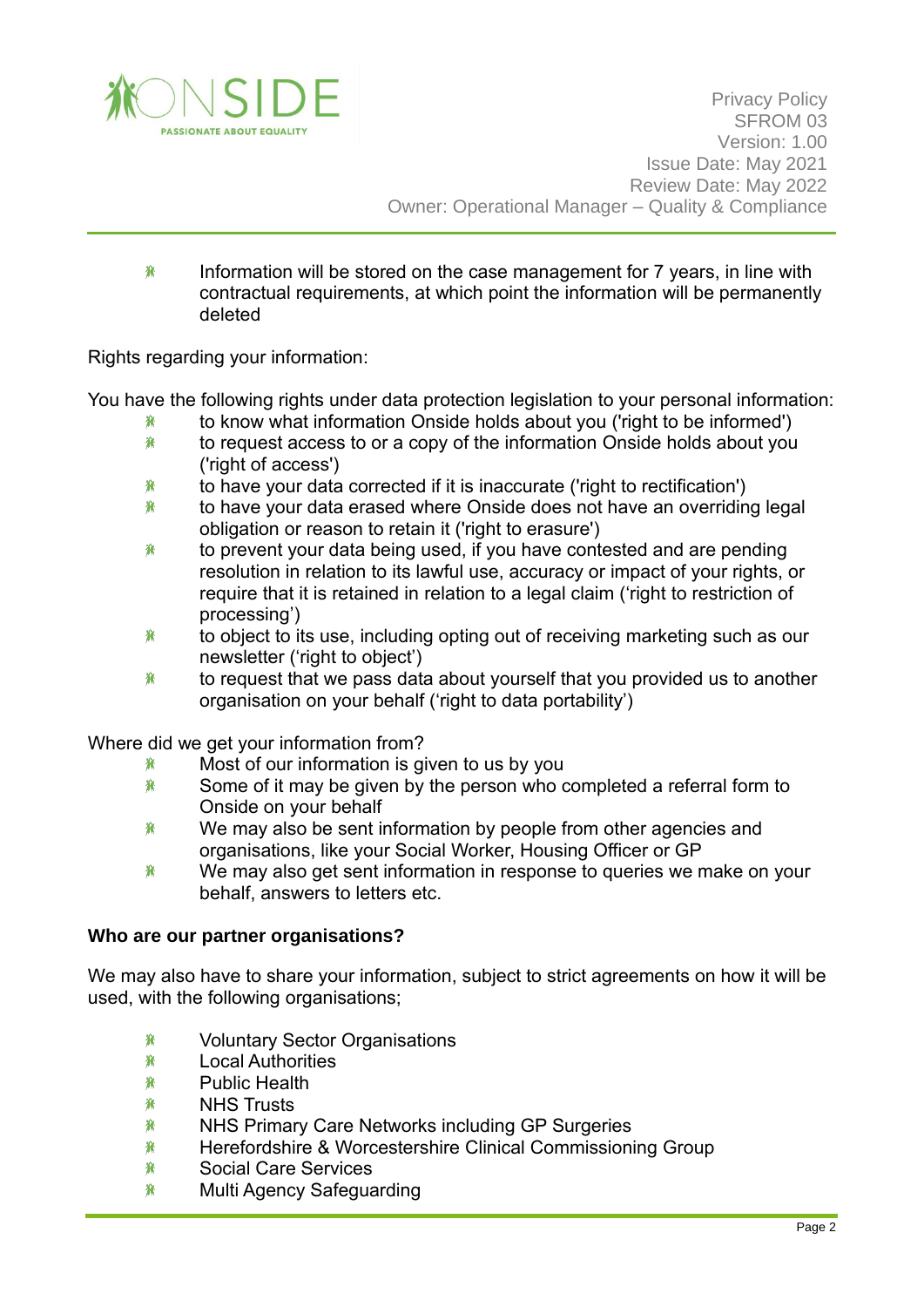

- 賽 Education Services
- 眷 Other 'data processors' which you will be informed of

You will be informed about who your data will be shared with and in some cases, asked for consent for this to happen when this is required.

### **Sharing your information without consent**

We will normally ask you for your consent, but there are times when we may be required by law to share your information without your consent, for example:

- 眷 where there is a serious risk of harm or abuse to you or other people;
- 賽 where a serious crime, such as assault, is being investigated or where it could be prevented;
- 賽 where we encounter infectious diseases that may endanger the safety of others, such as meningitis or measles (but not HIV/AIDS);
- where a formal court order has been issued; 賽
- 兼 where there is a legal requirement to do so

#### **Third party processors**

Onside will use carefully selected third party service providers to support the operational delivery of its services. When we use a third party service provider to process data on our behalf then we will always have an appropriate agreement in place to ensure that they keep the data secure, that they do not use or share information other than in accordance with our instructions and that they are operating appropriately. Examples of functions that may be carried out by third parties includes:

- 賽 IT services & support;
- 眷 Website/Intranet provider;
- 賽 Microsoft Teams;
- 賽 Core database/document management systems;
- 賽 GP Clinical Systems (EMIS Web)

Further details regarding specific third-party processors can be supplied on request.

If you think we have not upheld your rights and our responsibilities in relation to data protection you can contact our Operational Manager - Quality & Compliance or you can contact the Independent Regulator of GDPR: